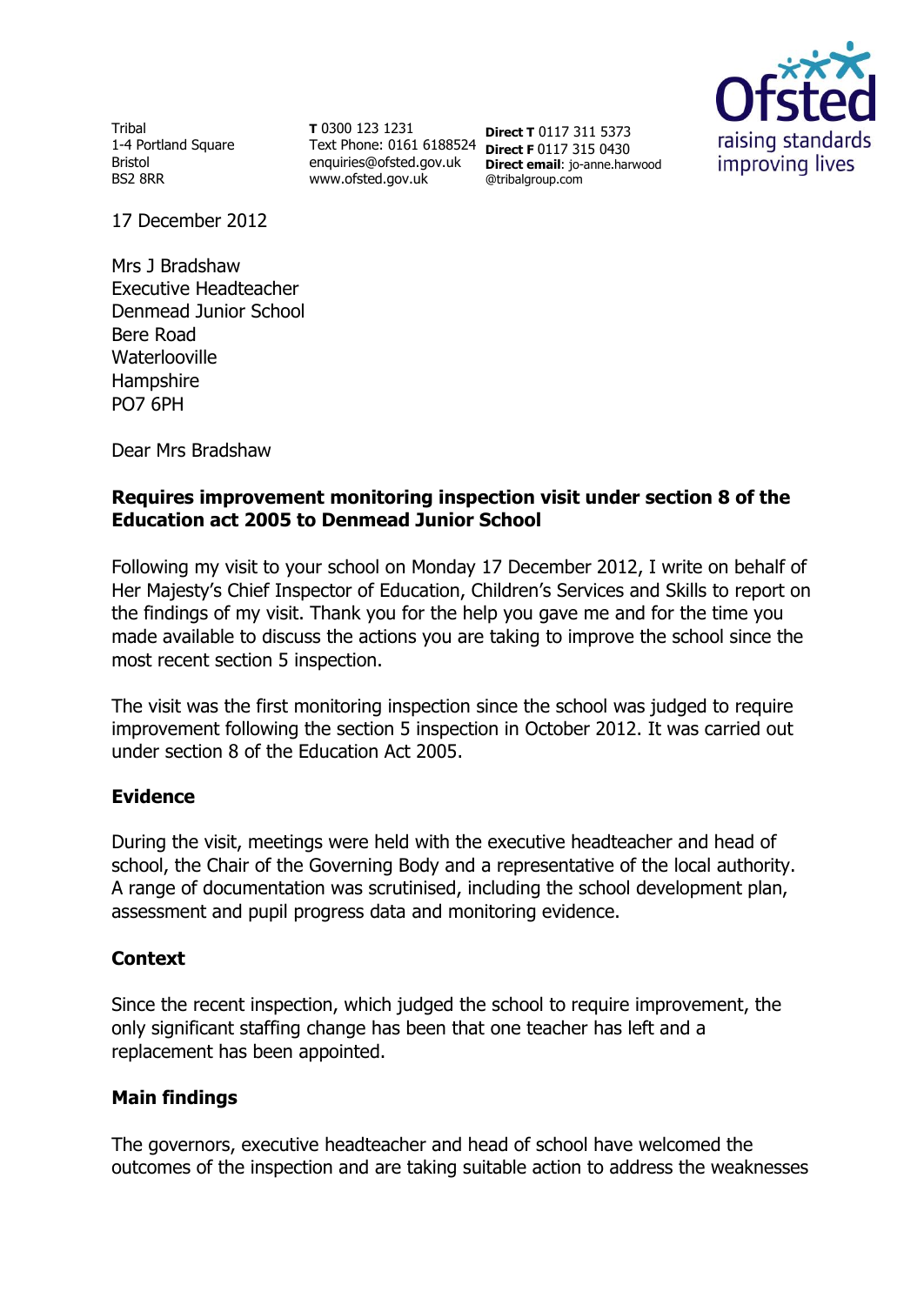

identified. Governors and senior leaders are pleased that the school is now no longer the subject of a category of concern, but recognise that there is still much to achieve before they can be judged as good.

A strategic improvement plan has been drawn up to address the weaknesses identified in the last inspection. Although it identifies suitable actions and long term success criteria, it lacks sufficient detail about how, when and by whom the impact of such actions will be monitored and evaluated. In addition, the actions are not broken down into shorter term stepping stones, against which progress and success can be measured in detail. The allocation of resources to achieve the plan's outcomes is also unclear. The governors have a clear strategic plan for monitoring the school's progress in addressing the weaknesses identified in the last inspection report. Leaders recognise the need to ensure that both these plans complement each other so as to ensure a more cohesive approach towards improving the quality of the school's provision.

Plans to broaden the curriculum have been drawn up and this is a priority for January. However, the school is at an early stage of identifying how the progressive development in literacy and numeracy skills will be built into other areas of the curriculum. For example, the current lack of a clear policy on calculation is hindering the development of problem solving skills in mathematics and other subjects.

Pupil progress meetings and systems to monitor the quality of teaching, including feedback to pupils, are more rigorous and make clear links to a well-designed system of managing teachers' performance. Teachers have clear targets which are linked to pupils' achievement and this is effectively holding teachers to account. As a result, the school's monitoring data is indicating that the quality of teaching is improving.

Governors are well organised, skilful and know the school well. They have provided sharply focused challenge and support during and following the time that the school required significant improvement. They have suitable plans for holding leaders to account, which link clearly to improvement planning priorities.

Senior leaders and governors have begun to take effective action to tackle the areas requiring improvement identified at the recent section 5 inspection. Following the visit to the school, HMI recommend that further action is taken to:

- develop the school's improvement planning so that it breaks down  $\bullet$ planned actions into clearer milestones which have specific success criteria and indicates more precisely how, when and by whom progress will be monitored and evaluated and what resources will be allocated to achieve the desired outcomes.
- ensure that plans for broadening the curriculum include a clearer  $\bullet$ indication of how literacy and numeracy skills will be developed across the curriculum.